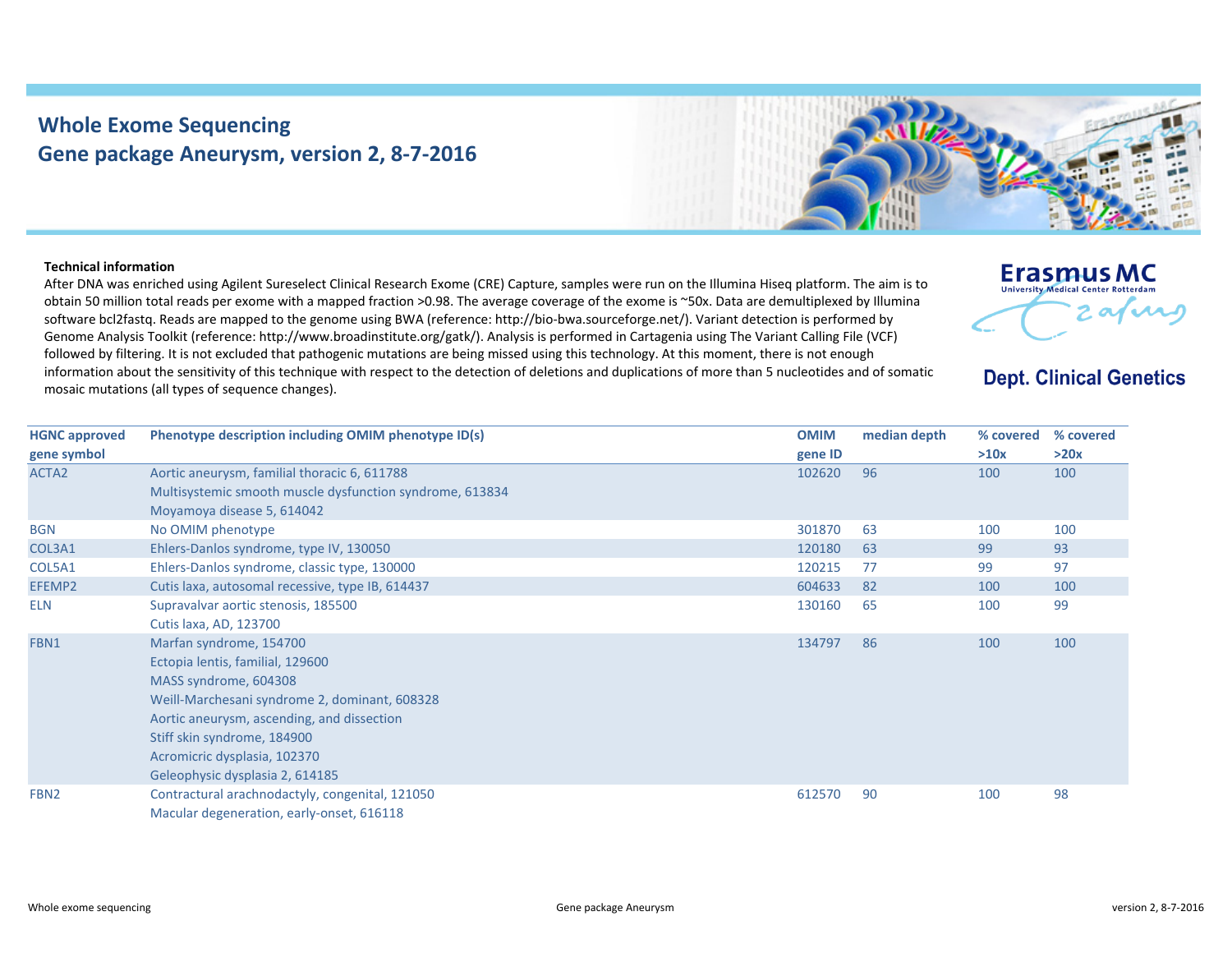| <b>HGNC approved</b> | Phenotype description including OMIM phenotype ID(s)                      | <b>OMIM</b> | median depth | % covered | % covered |
|----------------------|---------------------------------------------------------------------------|-------------|--------------|-----------|-----------|
| gene symbol          |                                                                           | gene ID     |              | >10x      | >20x      |
| <b>FLNA</b>          | Heterotopia, periventricular, 300049                                      | 300017      | 55           | 100       | 99        |
|                      | Otopalatodigital syndrome, type I, 311300                                 |             |              |           |           |
|                      | Otopalatodigital syndrome, type II, 304120                                |             |              |           |           |
|                      | Intestinal pseudoobstruction, neuronal, 300048                            |             |              |           |           |
|                      | Melnick-Needles syndrome, 309350                                          |             |              |           |           |
|                      | Frontometaphyseal dysplasia, 305620                                       |             |              |           |           |
|                      | Heterotopia, periventricular, ED variant, 300537                          |             |              |           |           |
|                      | FG syndrome 2, 300321                                                     |             |              |           |           |
|                      | Cardiac valvular dysplasia, X-linked, 314400                              |             |              |           |           |
|                      | Terminal osseous dysplasia, 300244                                        |             |              |           |           |
|                      | Congenital short bowel syndrome, 300048                                   |             |              |           |           |
| FOXE3                | Anterior segment mesenchymal dysgenesis, 107250                           | 601094      | 40           | 73        | 58        |
|                      | Aphakia, congenital primary, 610256                                       |             |              |           |           |
| GATA5                | No OMIM phenotype                                                         | 611496      | 54           | 100       | 100       |
| LOX                  | No OMIM phenotype                                                         | 153455      | 87           | 100       | 100       |
| MAT <sub>2</sub> A   | No OMIM phenotype                                                         | 601468      | 37           | 93        | 74        |
| MATR3                | Amyotrophic lateral sclerosis 21, 606070                                  | 164015      | 56           | 91        | 80        |
| MFAP5                | Aortic aneurysm, familial thoracic 9, 616166                              | 601103      | 38           | 95        | 80        |
| <b>MTHFR</b>         | Homocystinuria due to MTHFR deficiency, 236250                            | 607093      | 94           | 100       | 100       |
|                      | {Schizophrenia, susceptibility to}, 181500                                |             |              |           |           |
|                      | {Vascular disease, susceptibility to}                                     |             |              |           |           |
|                      | {Neural tube defects, susceptibility to}, 601634                          |             |              |           |           |
|                      | {Thromboembolism, susceptibility to}, 188050                              |             |              |           |           |
| <b>MYH11</b>         | Aortic aneurysm, familial thoracic 4, 132900                              | 160745      | 90           | 100       | 100       |
| <b>MYLK</b>          | Aortic aneurysm, familial thoracic 7, 613780                              | 600922      | 102          | 100       | 100       |
| NOTCH1               | Aortic valve disease 1, 109730                                            | 190198      | 86           | 100       | 99        |
|                      | Adams-Oliver syndrome 5, 616028                                           |             |              |           |           |
| PLOD1                | Ehlers-Danlos syndrome, type VI, 225400                                   | 153454      | 88           | 100       | 98        |
| PRKG1                | Aortic aneurysm, familial thoracic 8, 615436                              | 176894      | 46           | 97        | 82        |
| <b>SKI</b>           | Shprintzen-Goldberg syndrome, 182212                                      | 164780      | 55           | 99        | 97        |
| <b>SLC2A10</b>       | Arterial tortuosity syndrome, 208050                                      | 606145      | 95           | 100       | 100       |
| SMAD <sub>2</sub>    | No OMIM phenotype                                                         | 601366      | 94           | 100       | 96        |
| SMAD3                | Loeys-Dietz syndrome 3, 613795                                            | 603109      | 93           | 100       | 100       |
| SMAD4                | Pancreatic cancer, somatic, 260350                                        | 600993      | 76           | 100       | 98        |
|                      | Juvenile polyposis/hereditary hemorrhagic telangiectasia syndrome, 175050 |             |              |           |           |
|                      | Myhre syndrome, 139210                                                    |             |              |           |           |
|                      | Polyposis, juvenile intestinal, 174900                                    |             |              |           |           |
| TGFB2                | Loeys-Dietz syndrome 4, 614816                                            | 190220      | 107          | 100       | 100       |